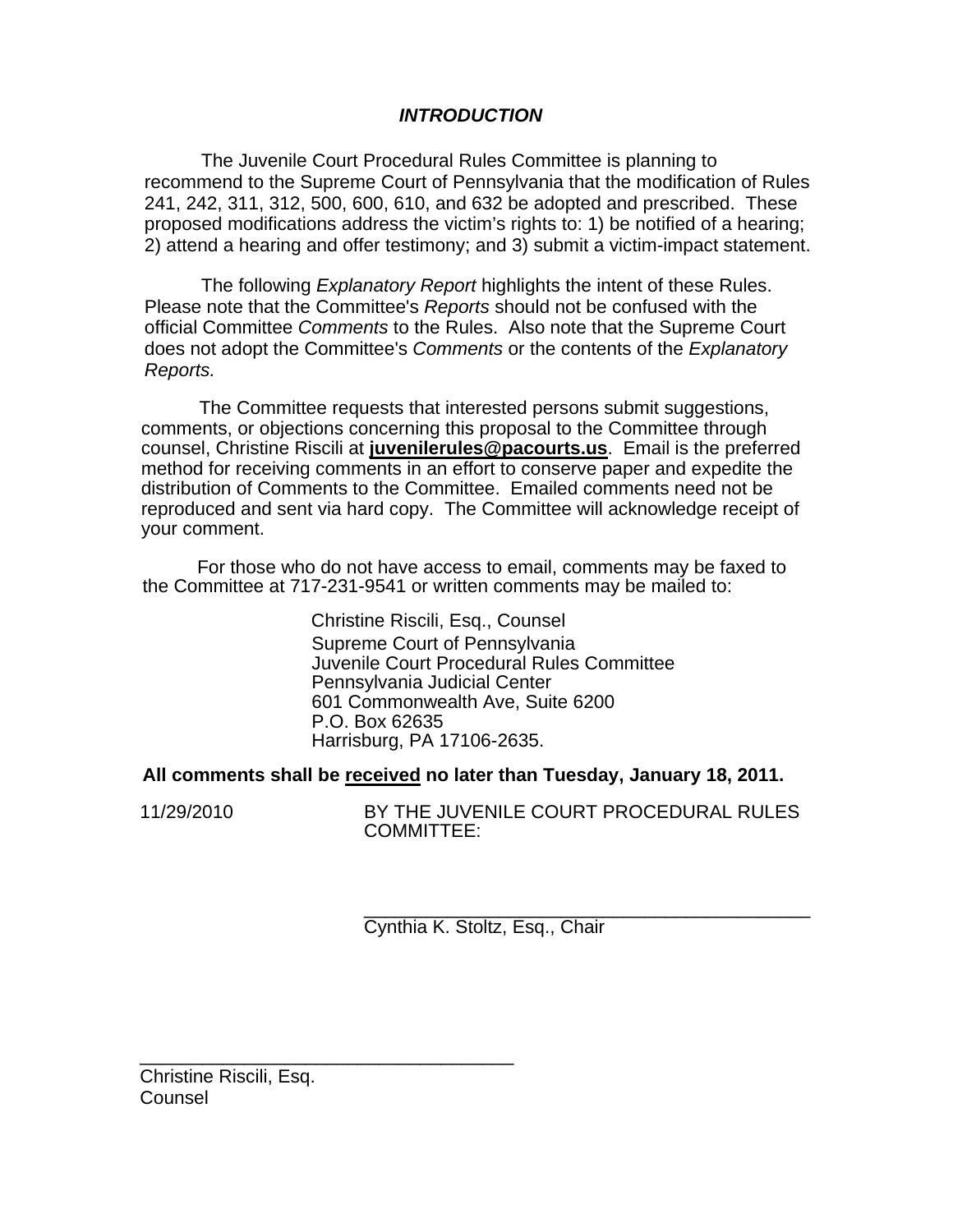# **EXPLANATORY REPORT**

Under the Purposes Clause of the Juvenile Act, the court shall make findings and enter an order consistent with the protection of the public interest that provides balanced attention to the protection of the community, the imposition of accountability for offenses committed, and the development of competencies to enable the juvenile to become a responsible and productive member of the community. *See* 42 Pa.C.S. § 6301(b)(2).

Part of the juvenile's accountability is confronting the victim and seeking to repair the harm inflicted. Restitution owed to the victim should be included in the dispositional order or as a condition of an informal adjustment or a consent decree. *See* Rules 312 and 512.

These proposed rule changes further emphasize that the victim shall be part of the court process. The victim must receive notice of hearings and be afforded the opportunity to submit a victim-impact statement. The victim may also be present and offer testimony at hearings. *See* Rules 132, 241, 242, 311, 312, 360, 370, 371, 390, 500, 512, 513, 600, 610, and 632.

When there is a proposed change in the dispositional order pursuant to Rule 610, the victim shall be given notice and an opportunity to be heard. This is especially important if the change is substantially different from the original court order. *See* Rule 610.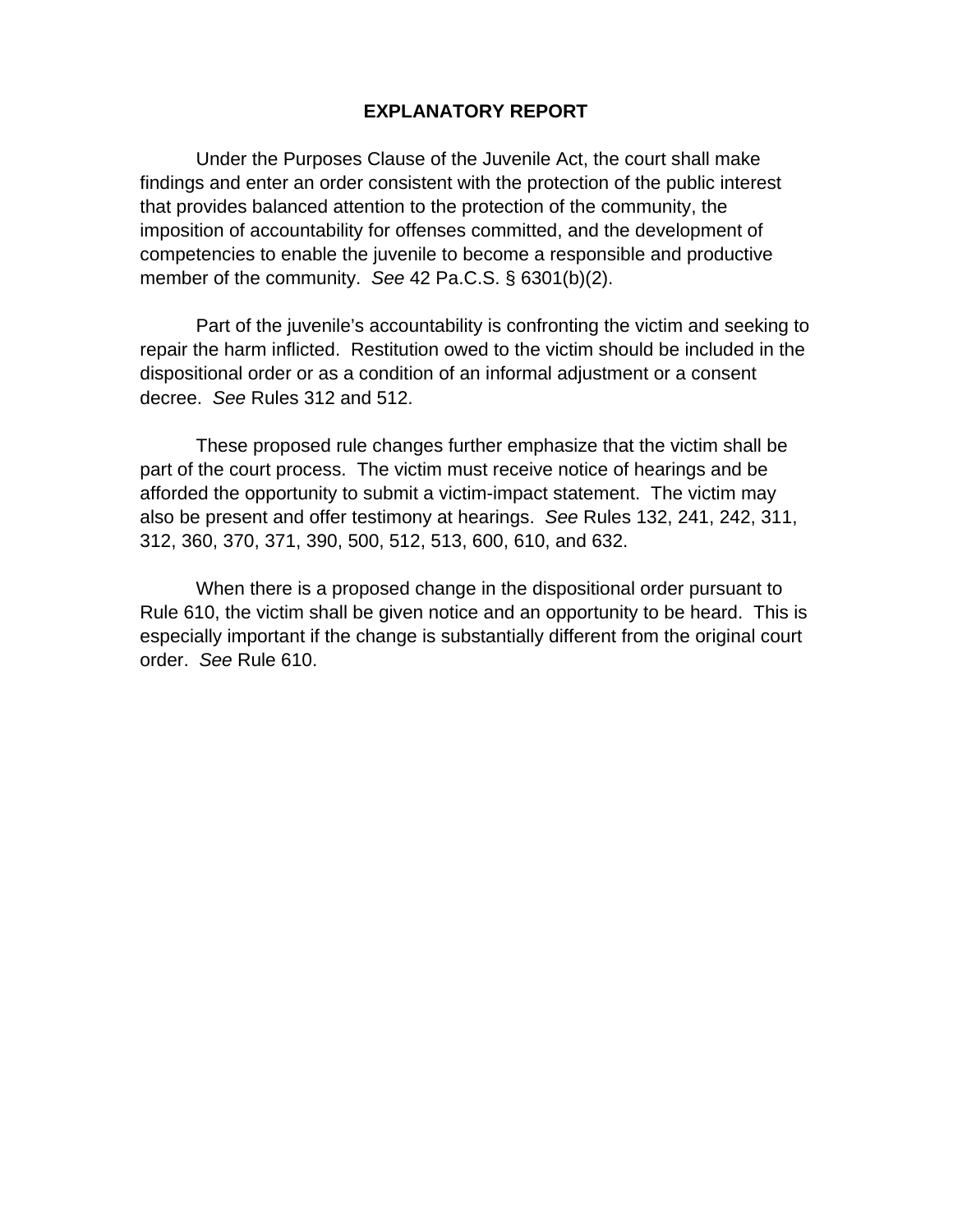Additionally, the victim may object to a motion for early termination of the court's supervision of the juvenile. If the court schedules a hearing to terminate court supervision, the victim must be afforded an opportunity to be heard before the court enters its final order. *See* Rule 632.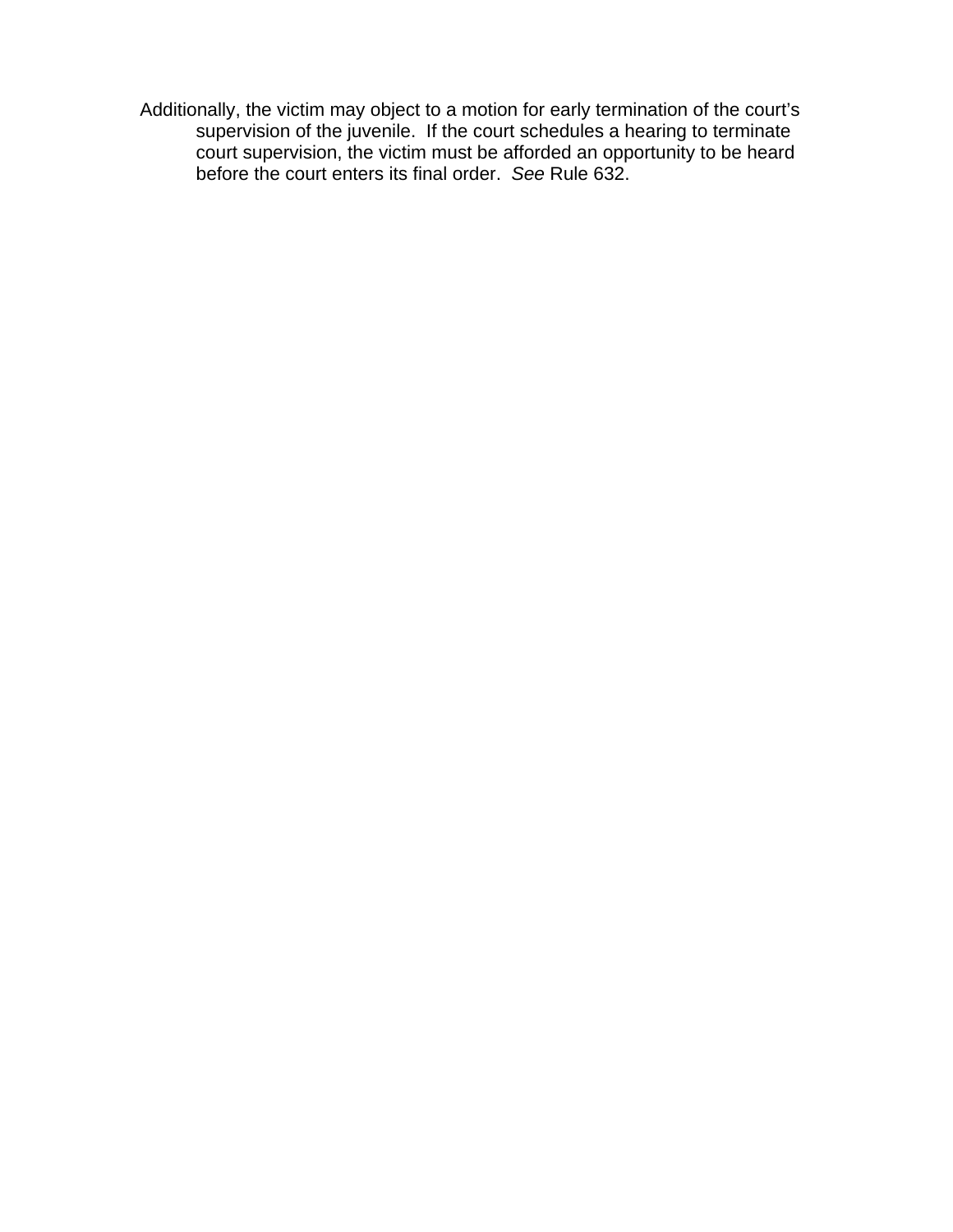# **RULE 241. NOTICE OF DETENTION HEARING**

Notice of the detention hearing, including date, time, place, and purpose, shall be given to:

- 1) the juvenile;
- 2) the juvenile's guardian;
- 3) the juvenile's attorney;
- 4) the juvenile probation officer;
- 5) the attorney for the Commonwealth; **[and]**
- 6) **the victim; and**

**7)** any other appropriate persons.

## **COMMENT**

Notice should be as timely as possible. Because there is a seventy-two hour time restriction, notice may be oral. Every possible attempt should be made to notify all interested persons.

If a guardian has not been notified, a rehearing is to be ordered under Rule 243 upon submission of an affidavit by the guardian.

**Official Note:** Rule 241 adopted April 1, 2005, effective October 1, 2005.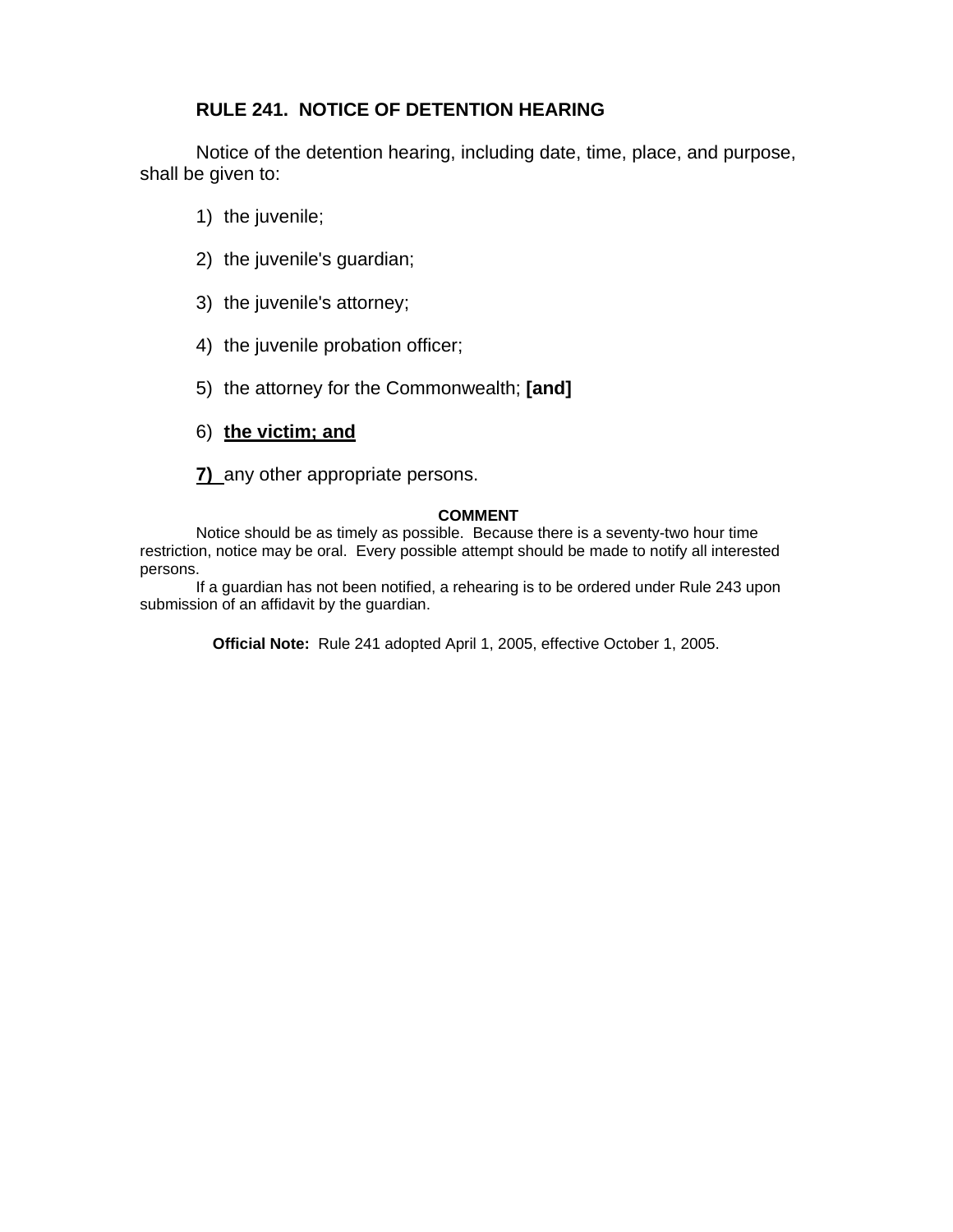# **RULE 242. DETENTION HEARING**

- A. **Informing juvenile of rights.** Upon commencement of the hearing, the court shall:
	- 1) provide a copy of the written allegation to the juvenile and the juvenile's guardian, if present;
	- 2) inform the juvenile of the right to counsel and to assigned counsel; and
	- 3) inform the juvenile of the right to remain silent with respect to any allegation of delinquency.

# B. **Manner of hearing.**

- 1) **Conduct.** The hearing shall be conducted in an informal but orderly manner.
- 2) **Recording.** If requested by the juvenile or the Commonwealth, or if ordered by the court, the hearing shall be recorded by appropriate means. If not so recorded, full minutes of the hearing shall be kept.
- 3) **Testimony and evidence.** 
	- **a)** All evidence helpful in determining the questions presented, including oral or written reports, may be received by the court and relied upon to the extent of its probative value even though not competent in the hearing on the petition.
	- **b)** The juvenile's attorney, the juvenile, if unrepresented, and the attorney for the Commonwealth shall be afforded an opportunity to examine and controvert written reports so received.

# **c) The victim may be present and offer testimony.**

- 4) **Juvenile's rights.** The juvenile shall be present at the detention hearing and the juvenile's attorney or the juvenile, if unrepresented, may:
	- a) cross-examine witnesses offered against the juvenile; and
	- b) offer evidence or witnesses, if any, pertinent to the probable cause or detention determination.
- C. **Findings.** The court shall determine whether:
	- 1) there is probable cause that a delinquent act was committed by the juvenile; and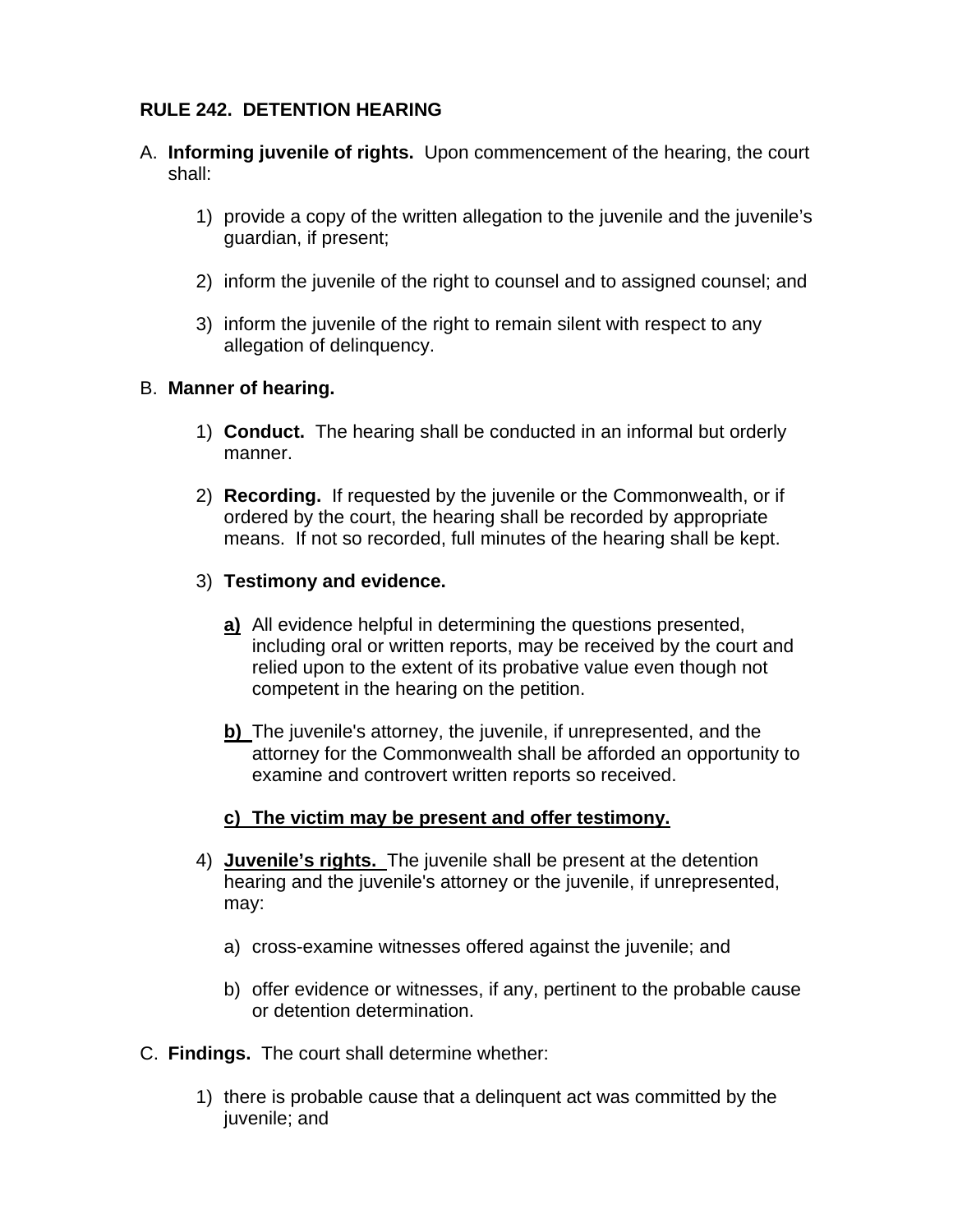- 2) detention of the juvenile is warranted.
- D. **Filing of petition.** If a juvenile remains detained after the hearing, a petition shall be filed with the clerk of courts within twenty-four hours or the next court business day.

### **COMMENT**

A detention hearing consists of two stages. The first stage of a detention hearing is a probable cause hearing. If probable cause is not found, the juvenile is to be released. If probable cause is found, then the court is to proceed to the second stage.

The second stage of a detention hearing is a detention determination hearing. The court should hear pertinent evidence concerning the detention status of the juvenile, review and consider all alternatives to secure detention, and determine if the detention of the juvenile is warranted.

## **The victim, counsel for the victim, and other persons accompanying the victim for his or her assistance are permitted to attend the detention hearing pursuant to Rule 132.**  *See also* **42 Pa.C.S. § 6336 and 18 P.S. § 11.201** *et seq.*

The procedures of paragraph (D) deviate from the procedures of the Juvenile Act. *See* 42 Pa.C.S. § 6331. Under paragraph (D), a petition does not have to be filed within twenty-four hours of the juvenile's detention; rather, the petition should be filed within twenty-four hours of the conclusion of the detention hearing if the juvenile is detained. *See* Rule 800. If the juvenile is not detained, a petition may be filed at any time prior to the adjudicatory hearing. However, the juvenile's attorney should have sufficient notice of the allegations prior to the adjudicatory hearing to prepare for the defense of the juvenile. *See* Rule 363 for time of service. *See* Rule 331 for service of the petition. *See* Rule 330 for petition requirements.

*See* 42 Pa.C.S. §§ 6332, 6336, and 6338 for the statutory provisions concerning informal hearings and other basic rights.

**Official Note:** Rule 242 adopted April 1, 2005, effective October 1, 2005.

### *Committee Explanatory Reports:*

Final Report explaining the provisions of Rule 242 published with the Court's Order at 35 Pa.B. 2214 (April 16, 2005).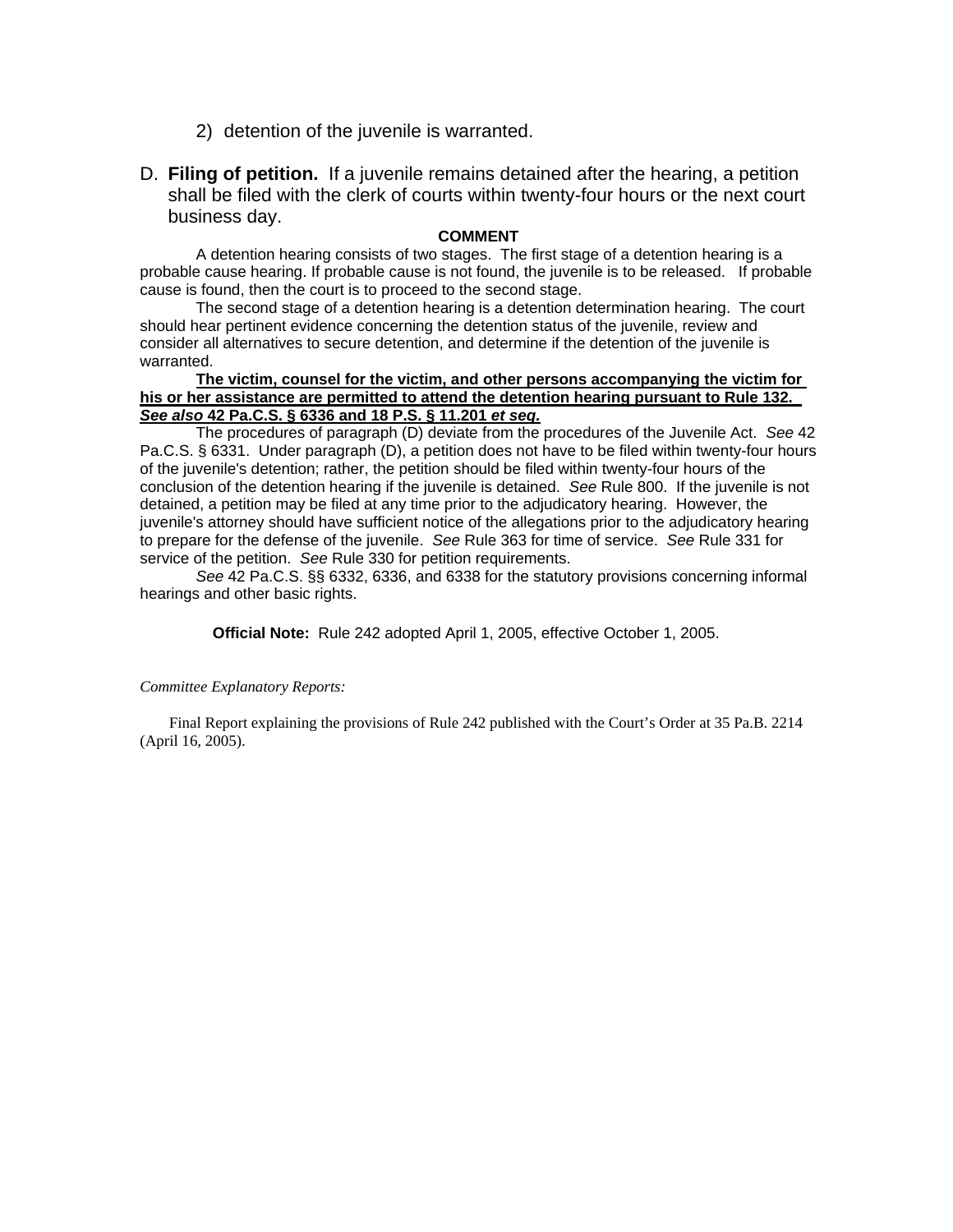# **RULE 311. INTAKE CONFERENCE**

- A. **Generally.** The juvenile probation officer may conduct an intake conference to determine what further action, if any, should be taken.
- B. **Juvenile probation officer's duties.** Before proceeding with an intake conference, the juvenile probation officer shall:
	- 1) provide a copy of the written allegation to the juvenile, the juvenile's guardian, if present, and the juvenile's attorney, if present; and
	- 2) inform the juvenile and the juvenile's guardian, if present, of the juvenile's rights; and
	- 3) afford the victim the opportunity to offer prior comment on the disposition of the case if informal adjustment or an alternative resolution of the case is being considered.
- C. **Rescheduling.** If a juvenile fails to appear for an intake conference, the juvenile probation officer may attempt to reschedule the conference.

# D. **Bench Warrants.**

- 1) If the juvenile fails to appear for an intake conference, the juvenile probation officer may notify the court that the juvenile has failed to appear for the conference.
- 2) If a judge finds that sufficient notice of the intake conference was given, the judge may issue a bench warrant. The judge may not find notice solely based on first-class mail service.
- 3) If a bench warrant is issued, the case shall proceed pursuant to Rules 140 and 240.

# E. **Notice, motion, and hearing.**

- 1) The juvenile probation officer shall provide the attorney for the Commonwealth with notice of the decision resulting from the intake conference.
- 2) Within a reasonable time of receiving the notice, the attorney for the Commonwealth may file a motion requesting review by the court of the juvenile probation officer's action.
- 3) The court shall conduct a hearing on the motion.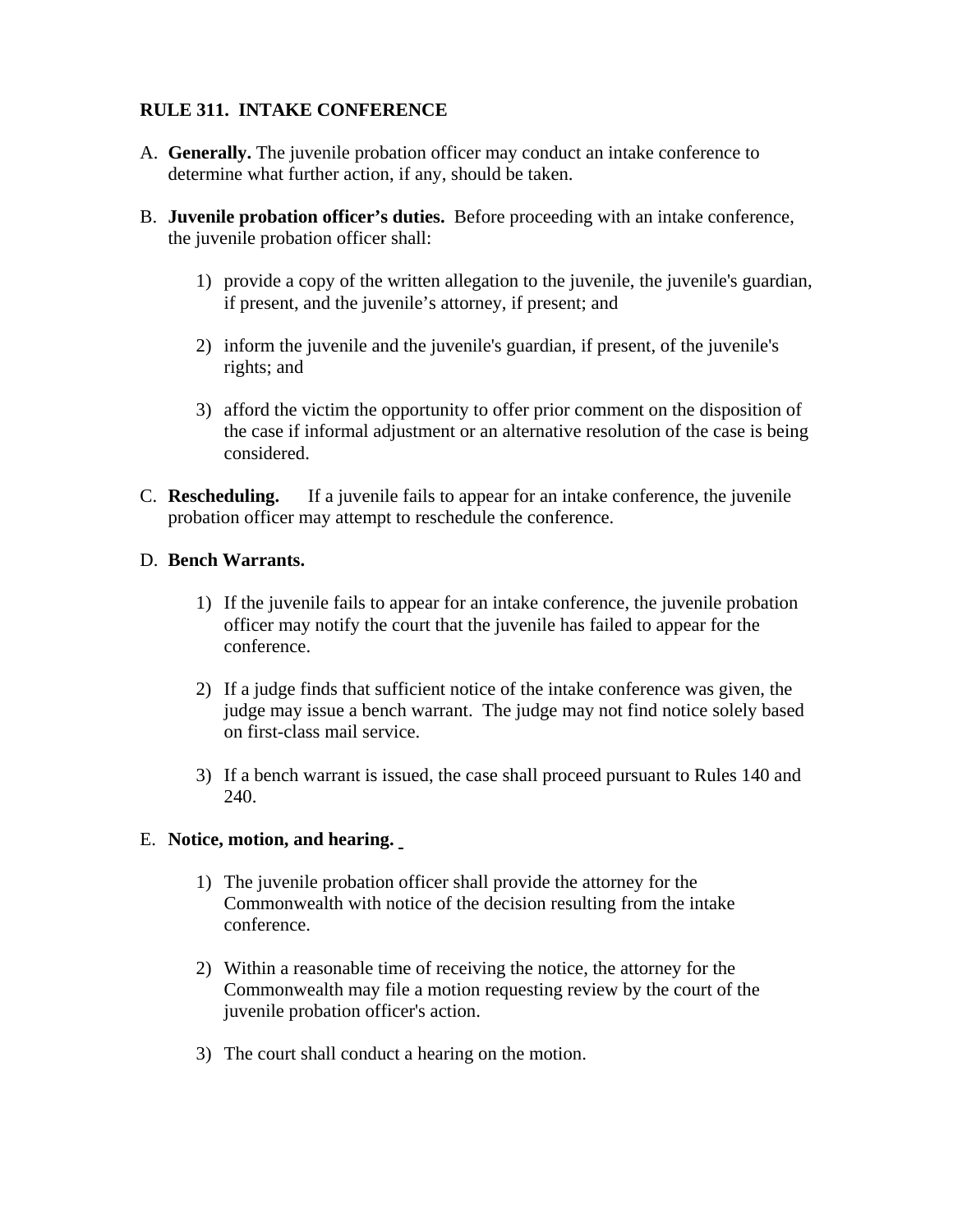#### **COMMENT**

Under paragraph (A), in making a decision, the juvenile probation officer should balance the interests of the victim and protection of the community, imposition of accountability on the juvenile for offenses committed, and the development of competencies for the juvenile. *See* 42 Pa.C.S. § 6301. The juvenile probation officer should consult with the victim, the attorney for the Commonwealth, the juvenile, the juvenile's attorney, if present, and the juvenile's guardian to determine how the case should be handled. *See* Victim's Bill of Rights, 18 P.S. § 11.201 *et seq.*

For the statutory protections concerning statements made by the juvenile, see 42 Pa.C.S. § 6323(e).

Pursuant to paragraphs  $(C)$  &  $(D)$ , if a juvenile fails to appear for an intake conference, juvenile probation officers should use their discretion in determining whether to reschedule the intake conference or ask the court to issue a bench warrant.

Pursuant to paragraph (D)(2), in determining sufficient notice, the judge may not find notice solely based on first-class mail service. *See also* Rule 140 (A)(2) and its *Comment.*

Under paragraph (E), it is anticipated that the attorney for the Commonwealth should consult with the juvenile probation officer before any court action.

Nothing in these rules is intended to confer a right upon any person, not already afforded by law, to attend an intake conference. **If the attorney for the Commonwealth objects pursuant to paragraph (E)(2), the court is to conduct a hearing on the motion. The victim is to receive notice of the hearing and be afforded the opportunity to submit a victim-impact statement. The victim may also be present and offer testimony at the hearing.** *See also* **Rule 132 and the Victim's Bill of Rights, 18 P.S. § 11.201**  *et seq.*

**Official Note:** Rule 311 adopted April 1, 2005, effective October 1, 2005. Amended September 30, 2009, effective January 1, 2010.

#### *Committee Explanatory Reports:*

Final Report explaining the provisions of Rule 311 published with the Court's Order at 35 Pa.B. 2214 (April 16, 2005). Final Report explaining the amendments to Rule 311 with the Court's Order at 39 Pa.B. 6029 (October 17, 2009).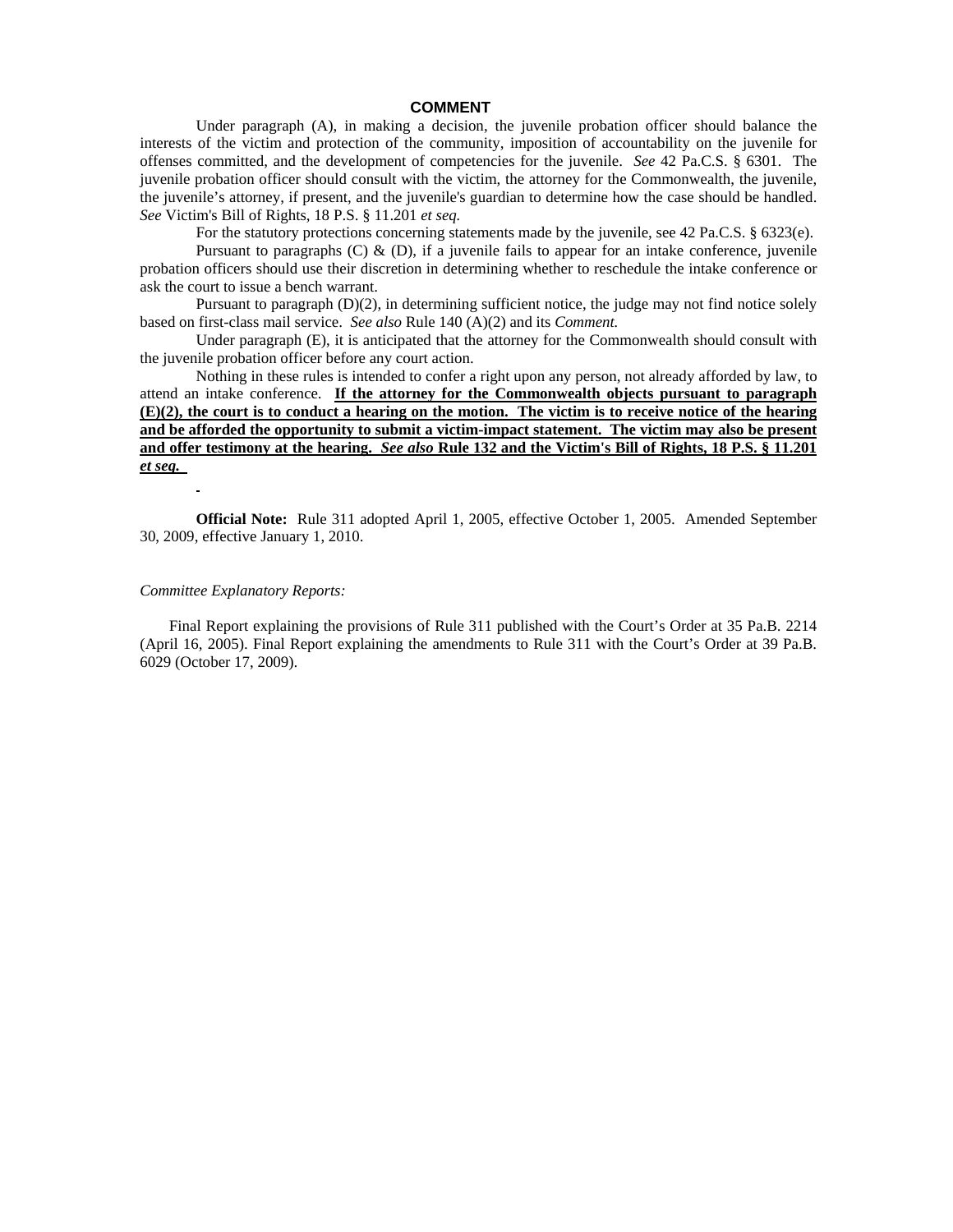## **RULE 312. INFORMAL ADJUSTMENT**

- A. **Participation.** At any time prior to the filing of a petition, the juvenile probation officer may informally adjust the allegation(s) if it appears:
	- 1) an adjudication would not be in the best interest of the public and the juvenile;
	- 2) the juvenile and the juvenile's guardian consent to informal adjustment with knowledge that consent is not obligatory; and
	- 3) the admitted facts bring the case within the jurisdiction of the court.

## B. **Completion.**

- 1) If the juvenile successfully completes the informal adjustment, the case shall be dismissed and prosecution is barred.
- 2) If the juvenile does not successfully complete the informal adjustment, a petition shall be filed.

#### **COMMENT**

Pursuant to paragraph (A), informal adjustments may not occur after the filing of a petition. *See*  Rule 800 (12), which suspends 42 Pa.C.S. § 6323(a) only to the extent that it conflicts with this rule. *See also Commonwealth v. J.H.B.*, 760 A.2d 27 (Pa. Super. Ct. 2000).

The juvenile probation officer or other agencies may give "counsel and advice" as to the informal adjustment. *See* 42 Pa.C.S. § 6323(b). "Counsel and advice" may include referral to a social service agency or other conditions as agreed to by the juvenile probation officer and the juvenile.

A juvenile's participation in an informal adjustment may not exceed six months, unless extended by order of the court for an additional period not to exceed three months. *See* 42 Pa.C.S. § 6323(c). Any incriminating statements made by the juvenile to the juvenile probation officer and in the discussions or conferences incident thereto are not to be used against the juvenile over objection in any criminal proceeding or hearing under the Juvenile Act. *See* 42 Pa.C.S. § 6323(e).

Prior to informally adjusting the written allegation, the juvenile probation officer is to give the victim an opportunity to comment **and to submit a victim-impact statement if the victim so chooses**. **The juvenile probation officer is to include any payment of restitution determined to be owed to the victim as a condition of successful completion of an informal adjustment by a juvenile. If the victim is not present [In addition]**, the victim is to be notified of the final outcome of the hearing. *See* Victim's Bill of Rights, 18 P.S. §11.201 *et seq.* 

If a petition is filed because the juvenile has not successfully completed the requirements of an informal adjustment, the procedures of Rule 330 are to be followed.

**Official Note:** Rule 312 adopted April 1, 2005, effective October 1, 2005. Amended February 12, 2010, effective immediately.

#### *Committee Explanatory Reports:*

Final Report explaining the provisions of Rule 312 published with the Court's Order at 35 Pa.B. 2214 (April 16, 2005). Final Report explaining the amendments to Rule 312 published with the Court's Order at 40 Pa.B. 1073 (February 27, 2010).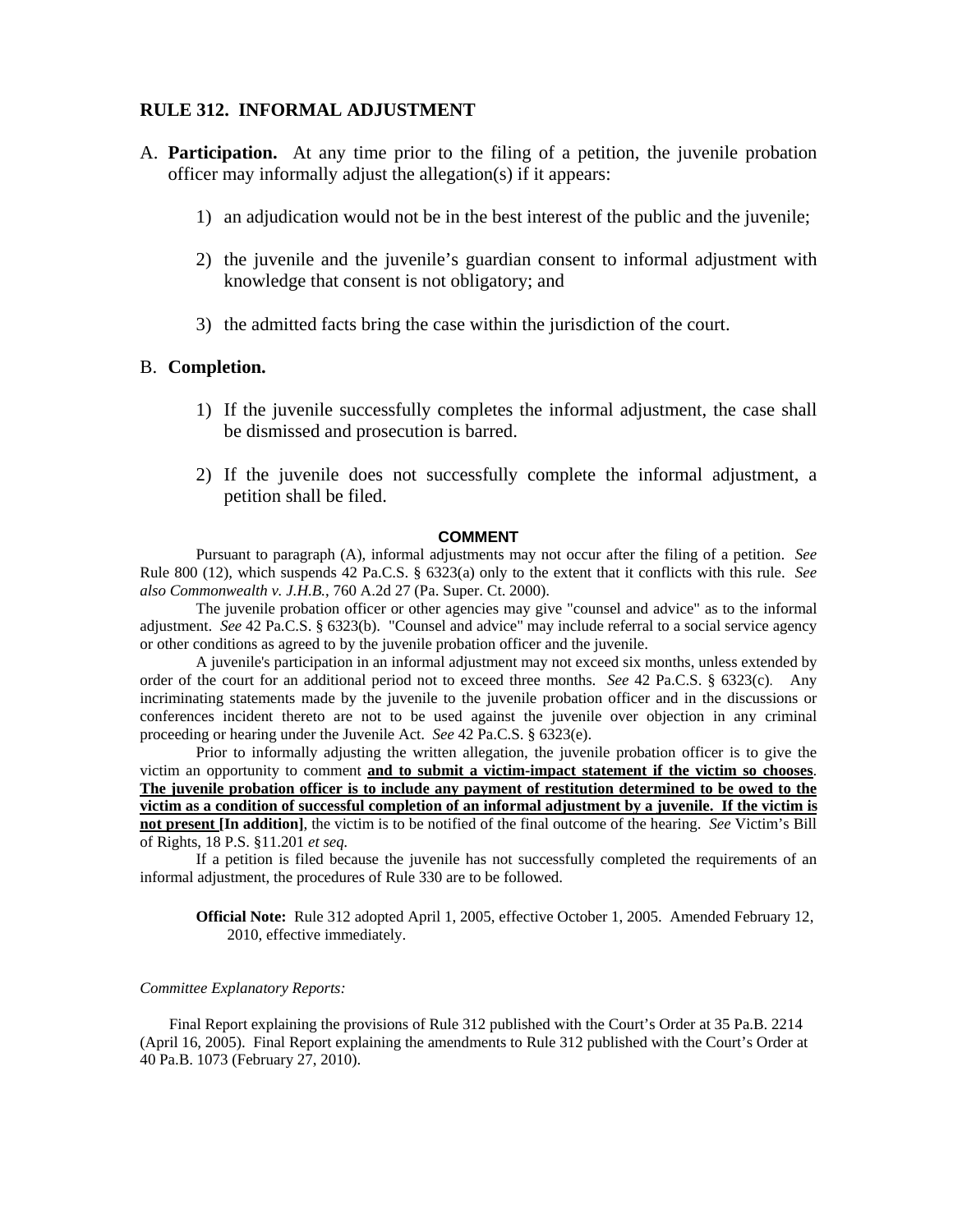## **Part A**

## **SUMMONS AND NOTICE OF THE DISPOSITIONAL HEARING**

## **RULE 500. SUMMONS AND NOTICE OF THE DISPOSITIONAL HEARING**

- A. **Summons.** The court shall issue a summons compelling the juvenile and the juvenile's guardian to appear for the dispositional hearing.
- B. **Notice. [The court shall give n]N**otice of the dispositional hearing **shall be given** to:
	- 1) the attorney for the Commonwealth;
	- 2) **the victim;**
	- **3)** the juvenile's attorney; and
	- **[3]4**) the juvenile probation office.
- C. **Requirements.** The general summons and notice procedures of Rule 124 shall be followed.

### **COMMENT**

Section 6335(a) of the Juvenile Act provides that the court shall direct the issuance of a summons to the juvenile, guardian, and any other persons as appears to the court to be proper and necessary for the proceedings. 42 Pa.C.S. § 6335(a).

The attorney for the Commonwealth or the juvenile probation officer should notify the victim of the hearing. *See* Victim's Bill of Rights, 18 P.S. § 11.201 et se*q*.

Other persons may be subpoenaed to appear for the hearing. *See* 42 Pa.C.S. § 6333.

**Official Note:** Rule 500 adopted April 1, 2005, effective October 1, 2005.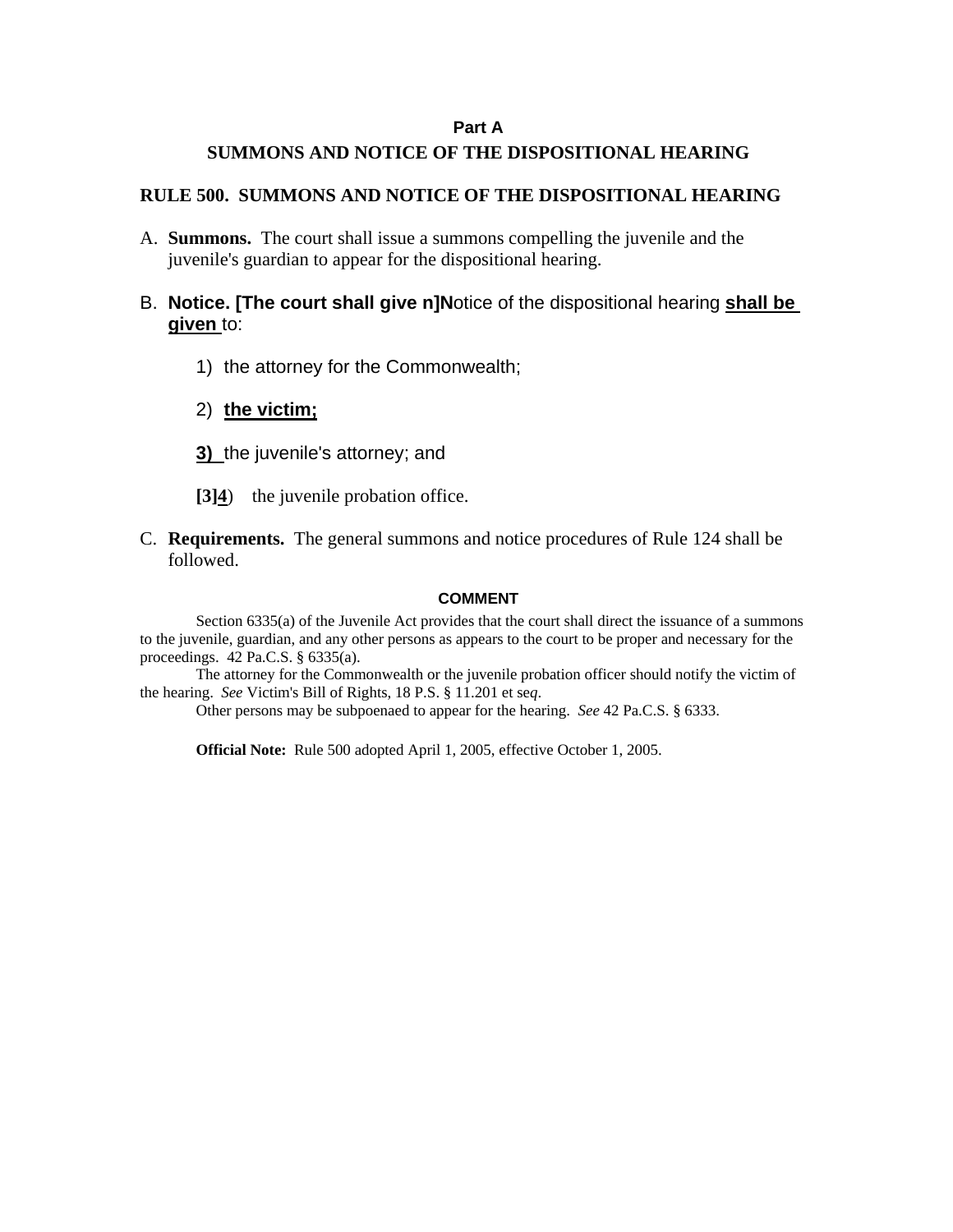# **PART A SUMMONS AND NOTICE**

# **RULE 600. SUMMONS AND NOTICE OF THE COMMITMENT REVIEW, DISPOSITIONAL REVIEW, AND PROBATION REVOCATION HEARING**

A. **Summons.** The court shall issue a summons compelling the juvenile and the juvenile's guardian to appear for the commitment review, dispositional review, or probation revocation hearing.

# B. **Notice. [The court shall give n]N**otice of the hearing **shall be given** to:

- 1) the attorney for the Commonwealth;
- 2) **the victim;**
- **3)** the juvenile's attorney; and
- **[3]4**) the juvenile probation office; and
- **[4]5**) the placement facility staff, if the juvenile is in placement.
- C. **Requirements.** The general summons and notice procedures of Rule 124 shall be followed.

### **COMMENT**

Section 6335(a) of the Juvenile Act provides that the court shall direct the issuance of a summons to the juvenile, guardian, and any other persons as appears to the court to be proper and necessary for the proceedings. 42 Pa.C.S. § 6335(a).

The attorney for the Commonwealth or the juvenile probation officer should notify the victim of the hearing. *See* Victim's Bill of Rights, 18 P.S. § 11.201 *et seq*.

Other persons may be subpoenaed to appear for the hearing. *See* 42 Pa.C.S. § 6333.

**Official Note:** Rule 600 adopted April 1, 2005, effective October 1, 2005.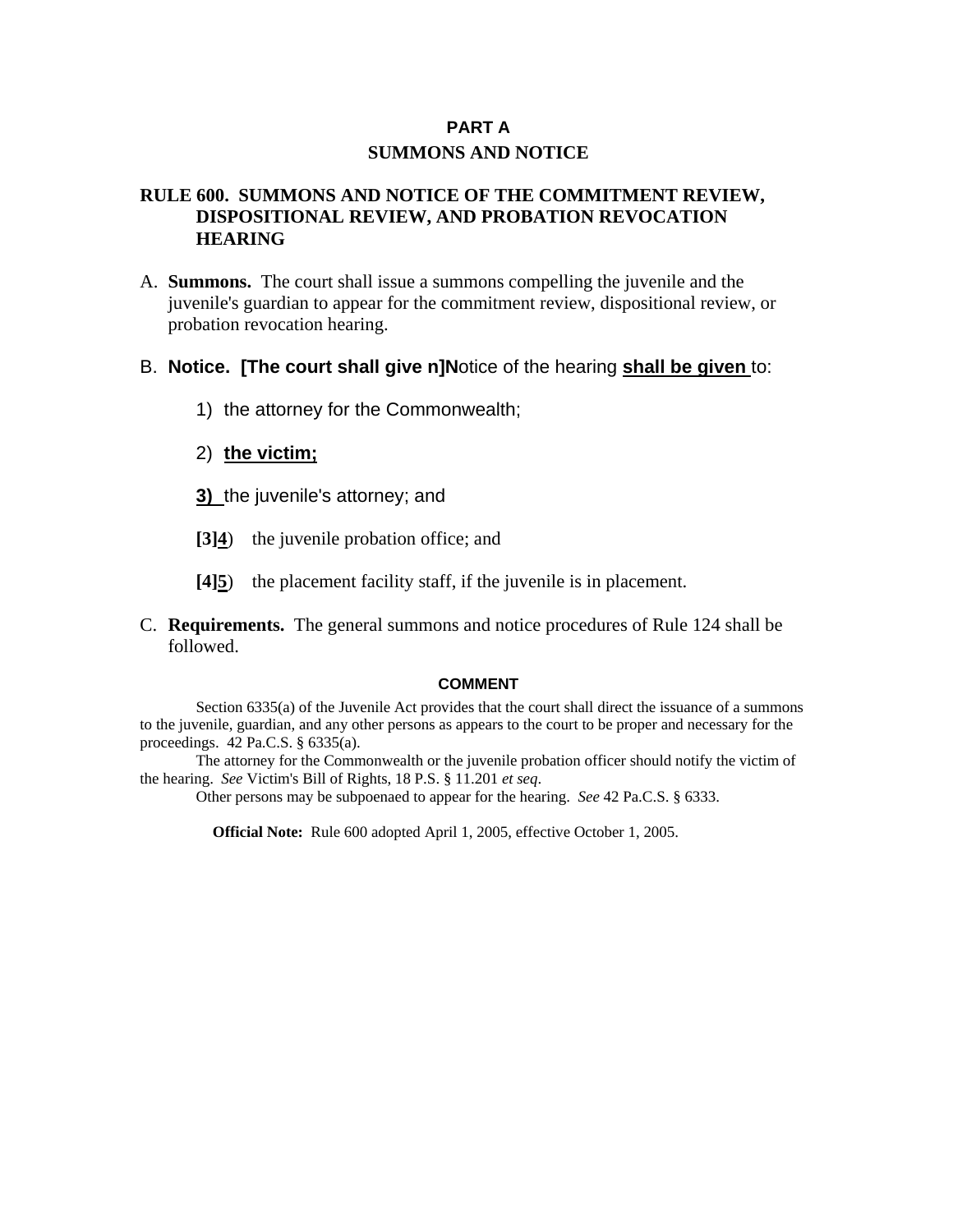## **RULE 610. DISPOSITIONAL AND COMMITMENT REVIEW**

## A. **Dispositional Review Hearing.**

- 1) A court may schedule a review hearing at any time.
- 2) In all cases when the juvenile is removed from the home, the court shall hold dispositional review hearings at least every six months.
- B. **Change in dispositional order.** Whenever there is a request for a change in the dispositional order, other than a motion to revoke probation as provided in Rule 612, **[the court] notice and an opportunity to be heard** shall **be** give**n to** the parties **and the victim [notice of the request and an opportunity to be heard]**.
	- 1) The juvenile may be detained pending a court hearing.
	- 2) A detention hearing shall be held within seventy-two hours of the juvenile's detention, if detained.
	- 3) The juvenile shall be given a statement of reasons for the discharge from a placement facility or request for change in the dispositional order.
	- 4) A review hearing shall be held within twenty days of the discharge from the placement facility or request for change in the dispositional order.

C. **Advanced Communication Technology.** If the parties agree, commitment and dispositional review hearings may be held by teleconferencing, two-way simultaneous audio-visual communication, or another similar method when a juvenile is committed to a placement facility. The juvenile shall be permitted to communicate fully and confidentially with the juvenile's attorney immediately prior to and during the proceeding.

#### *COMMENT*

Under paragraph (A), the court may hold a review hearing at any time; however, if the juvenile is removed from the home, the court is to conduct a hearing at least every six months. *See* Rule 800.

Nothing in this rule is intended to prohibit the emergency transfer of a juvenile from a placement facility to a detention facility pending reconsideration of the dispositional order and this rule is not intended to preclude a motion for modification of a dispositional order after the juvenile has been detained.

Some placement facilities are hours away from the dispositional court. Paragraph (C) allows a hearing, when a juvenile is in a placement facility, to be conducted via teleconferencing, two-way simultaneous audio-visual communication, or similar method. The juvenile is to be afforded all the same rights and privileges as if the hearing was held with all present in the courtroom.

**Official Note:** Rule 610 adopted April 1, 2005, effective October 1, 2005; amended December 30, 2005, effective immediately.

#### *Committee Explanatory Reports:*

Final Report explaining the provisions of Rule 610 published with the Court's Order at 35 Pa.B. 2214 (April 16, 2005). Final Report explaining the revisions of Rule 610 published with the Court's Order at 36 Pa.B. 186 (January 14, 2006).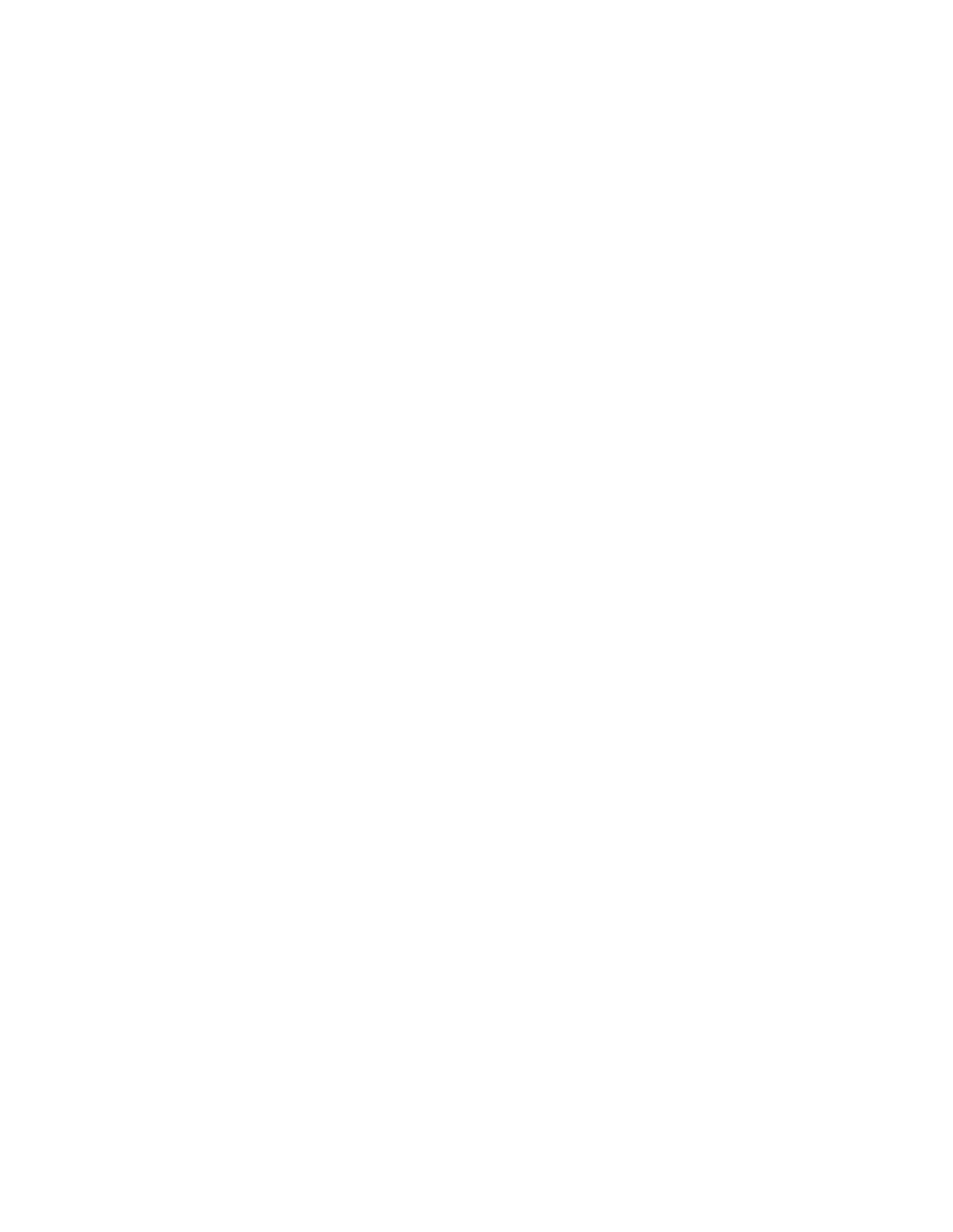# **RULE 632. EARLY TERMINATION OF COURT SUPERVISION BY MOTION**

- A. **Motion.** Any party may move for early termination of court supervision. The motion shall state with specificity why early termination is sought and why the requirements of Rule 631(A) have not been met.
- B. **Notice.** In addition to the service requirements of Rule 345, any party moving for early termination shall serve the motion on the juvenile probation officer **and the other party**.

# C. **Objection.**

- **1)** A party**, victim,** or the juvenile probation officer may object to the motion under paragraph (A) and request a hearing.
- **2)** Such objection shall be made within thirty days of receipt of the motion; otherwise, objections are deemed waived.
- **3) The court shall make a determination as to whether it will schedule a hearing on the objections or make findings without a hearing.**
- D. **Hearing.** If objections have been made pursuant to paragraph (C) **and the court has determined a hearing is necessary**, the court shall hold a hearing and give each party**, the victim,** and the juvenile probation officer an opportunity to be heard before the court enters its final order.
- E. **Court's motion.** The court, *sua sponte,* may schedule a hearing for early termination of court supervision **[upon a request by the juvenile probation officer]**. All parties shall receive notice of the hearing.
- F. **Termination.** When the requirements of paragraphs (A) through (D) have been met or pursuant to its own motion under paragraph (E) and the court is satisfied that there are compelling reasons to discharge the juvenile prior to the completion of the requirements of Rule 631(A), the court may order an early discharge of the juvenile from its supervision.

## **COMMENT**

**If a party is moving for early termination of court supervision of a juvenile pursuant to paragraph (A), or the court,** *sua sponte,* **has scheduled a hearing pursuant to paragraph (E), the victim of the offense is to be notified, by the attorney for the Commonwealth or the juvenile probation officer, of the motion for early termination and/or the scheduled hearing. The victim is permitted to: 1) request and attend a hearing; 2) submit a victimimpact statement; and 3) object to the early termination.**

For procedures on motions, see Rule 344. For filing and service requirements, see Rule 345.

If all parties are in agreement with the termination, the court may terminate court supervision without a hearing.

For procedures on the dispositional order, see Rule 515. *See also*, 42 Pa.C.S. § 6352. For collection of outstanding restitution regardless of court supervision status, see 42 Pa.C.S. § 9728.